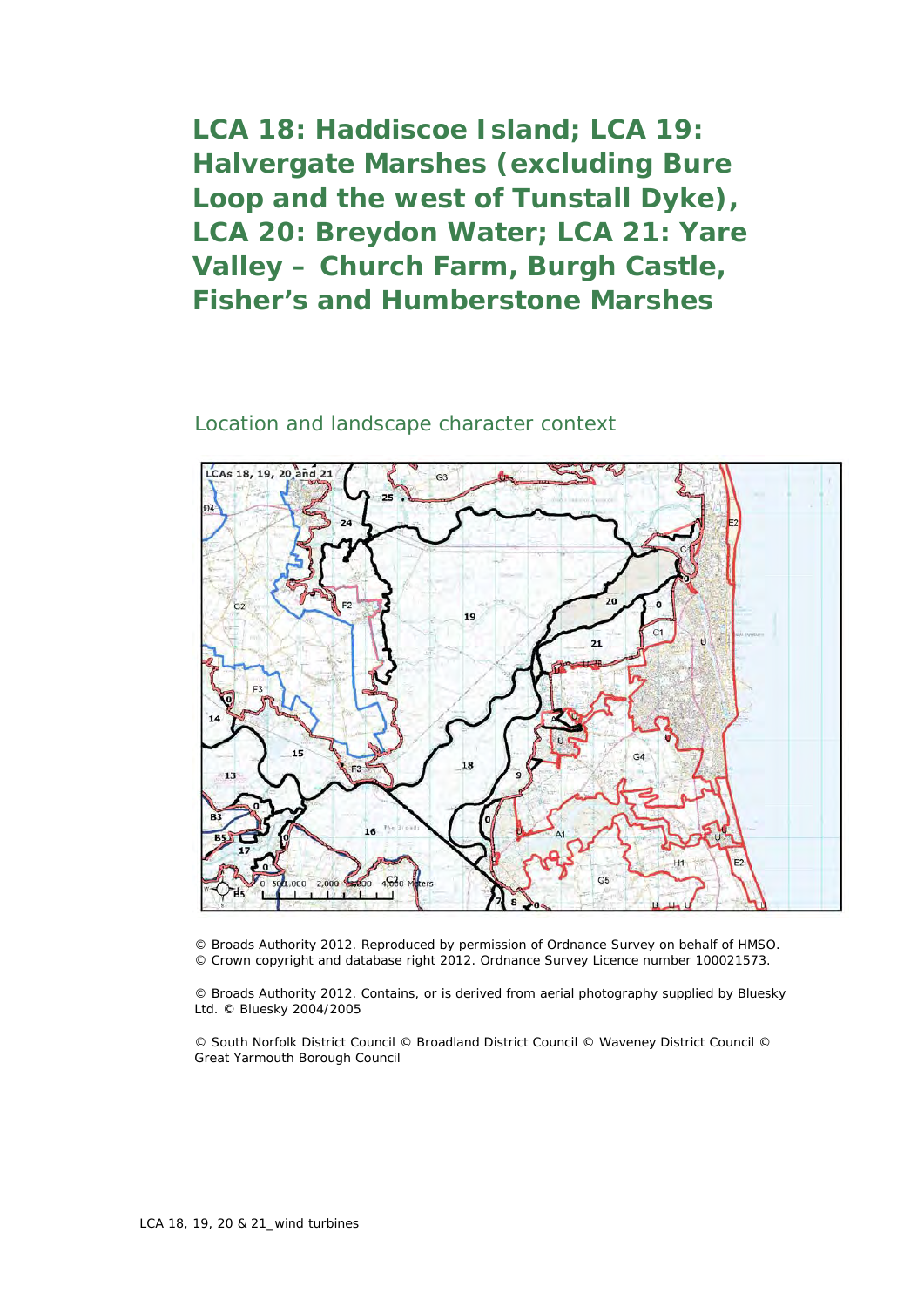## *Landscape Sensitivity Assessment for Wind Turbines*

| Criteria                                            | <b>Lower sensitivity</b>                                                                                                                                                                                                                                                                                                                                                                                                                                                                                                                                                                                                                                                                                                                                                                                                                                                                                                                                                                                                                                                |  |  |  |  | <b>Higher sensitivity</b> |  |
|-----------------------------------------------------|-------------------------------------------------------------------------------------------------------------------------------------------------------------------------------------------------------------------------------------------------------------------------------------------------------------------------------------------------------------------------------------------------------------------------------------------------------------------------------------------------------------------------------------------------------------------------------------------------------------------------------------------------------------------------------------------------------------------------------------------------------------------------------------------------------------------------------------------------------------------------------------------------------------------------------------------------------------------------------------------------------------------------------------------------------------------------|--|--|--|--|---------------------------|--|
|                                                     |                                                                                                                                                                                                                                                                                                                                                                                                                                                                                                                                                                                                                                                                                                                                                                                                                                                                                                                                                                                                                                                                         |  |  |  |  |                           |  |
| 1.Scenic and<br>special qualities                   | Sensitive special qualities are represented by the sense of openness and<br>simple skylines in areas 18 and 19, and the sense of space evident in both<br>areas 19 and 20. These characteristics are also reflected in area 21. The<br>sense of space and openness and of big, simple skies in these areas would<br>be highly sensitive to the introduction of large scale elements which could<br>alter this character, such as turbines.                                                                                                                                                                                                                                                                                                                                                                                                                                                                                                                                                                                                                              |  |  |  |  |                           |  |
|                                                     |                                                                                                                                                                                                                                                                                                                                                                                                                                                                                                                                                                                                                                                                                                                                                                                                                                                                                                                                                                                                                                                                         |  |  |  |  |                           |  |
| 2. Enclosure and<br>scale                           | These areas are generally expansive, largely open marshland landscapes of<br>vast scale, although variation is provided by complex dyke patterns within<br>area 21 for example. A degree of wider context enclosure is provided in<br>area 18 by the presence of the wooded ridge at St Olaves on which<br>Waveney Forest is sited and by the low carr woodland fringed ridge to the<br>west of the Halvergate Marshes, which is also reflected in area 19.<br>Similarly, enclosure is provided to area 21 by the low cliffs on which Burgh<br>Castle is located. Breydon Water (area 20) is an entirely open estuary,<br>although variation in scale is introduced by the mud flats and creeks at low<br>tide and by the low sea wall fringing the water. Occasional human scale<br>references are provided by wind pumps and seasonally by sailing boats.<br>These factors, together with elements which provide localised enclosure,<br>increase the sensitivity of these character areas to wind turbines, to<br>moderate.                                          |  |  |  |  |                           |  |
|                                                     |                                                                                                                                                                                                                                                                                                                                                                                                                                                                                                                                                                                                                                                                                                                                                                                                                                                                                                                                                                                                                                                                         |  |  |  |  |                           |  |
| 3. Landscape and<br>land cover<br>pattern           | These are predominantly open marshland landscapes of simple pattern,<br>although variation is introduced by riverside reed ronds in area 18 and 21<br>and by rectilinear dyke networks, which create variations in scale within the<br>areas. Similarly in area 19, occasional variations are created by<br>intermittent trees/tree lines, domestic buildings to the edges (e.g. within<br>Halvergate village) and occasional World War II Pill Boxes on the marshes.<br>Within area 20, variations in landscape pattern are primarily formed by the<br>sinuous creeks visible in the mudflats at low tide.<br>Wind pumps and church towers are the only other recognisably 'human<br>scale' features, together with sailing boats. These and the localised<br>variations in landscape pattern described above, increase the sensitivity of<br>the landscape to turbines, to moderate-high.                                                                                                                                                                             |  |  |  |  |                           |  |
|                                                     |                                                                                                                                                                                                                                                                                                                                                                                                                                                                                                                                                                                                                                                                                                                                                                                                                                                                                                                                                                                                                                                                         |  |  |  |  |                           |  |
| 4.Skylines                                          | These are generally landscapes of largely flat, open skylines with relatively<br>few modern development influences, and would therefore be sensitive to<br>large scale features such as wind turbines. Historic drainage mills such as<br>Toft Monks at area 18 provide occasional skyline punctuation elements<br>which would be sensitive to the introduction of turbines, although pylons<br>are also significant skyline elements in area 18. Other aspects of skyline<br>character which are sensitive are the low wooded ridges as at St Olaves and<br>Halvergate (area 18/19) and the former coastal cliffs at Burgh Castle on the<br>southern edge of area 21. The sensitive, simple skyline character is<br>reflected at Breydon Water (area 20), albeit with intrusions to the east in<br>the form of large scale modern and industrial development edges at Great<br>Yarmouth. Although skyline sensitivity is locally reduced due to the latter,<br>overall skyline sensitivity to wind turbines is high given the simple, mostly<br>undeveloped character. |  |  |  |  |                           |  |
|                                                     |                                                                                                                                                                                                                                                                                                                                                                                                                                                                                                                                                                                                                                                                                                                                                                                                                                                                                                                                                                                                                                                                         |  |  |  |  |                           |  |
| 5. Perception and<br>experience of the<br>landscape | These are a series of remote, isolated marshland landscapes of often vast<br>scale, and with few obvious modern human influences, and which have a<br>strong sense of remoteness and tranquillity, with few intrusions. All of<br>these factors indicate a high sensitivity to turbines in perceptual terms.<br>Specific relevant aspects of the areas in this group are: the mostly tranquil                                                                                                                                                                                                                                                                                                                                                                                                                                                                                                                                                                                                                                                                           |  |  |  |  |                           |  |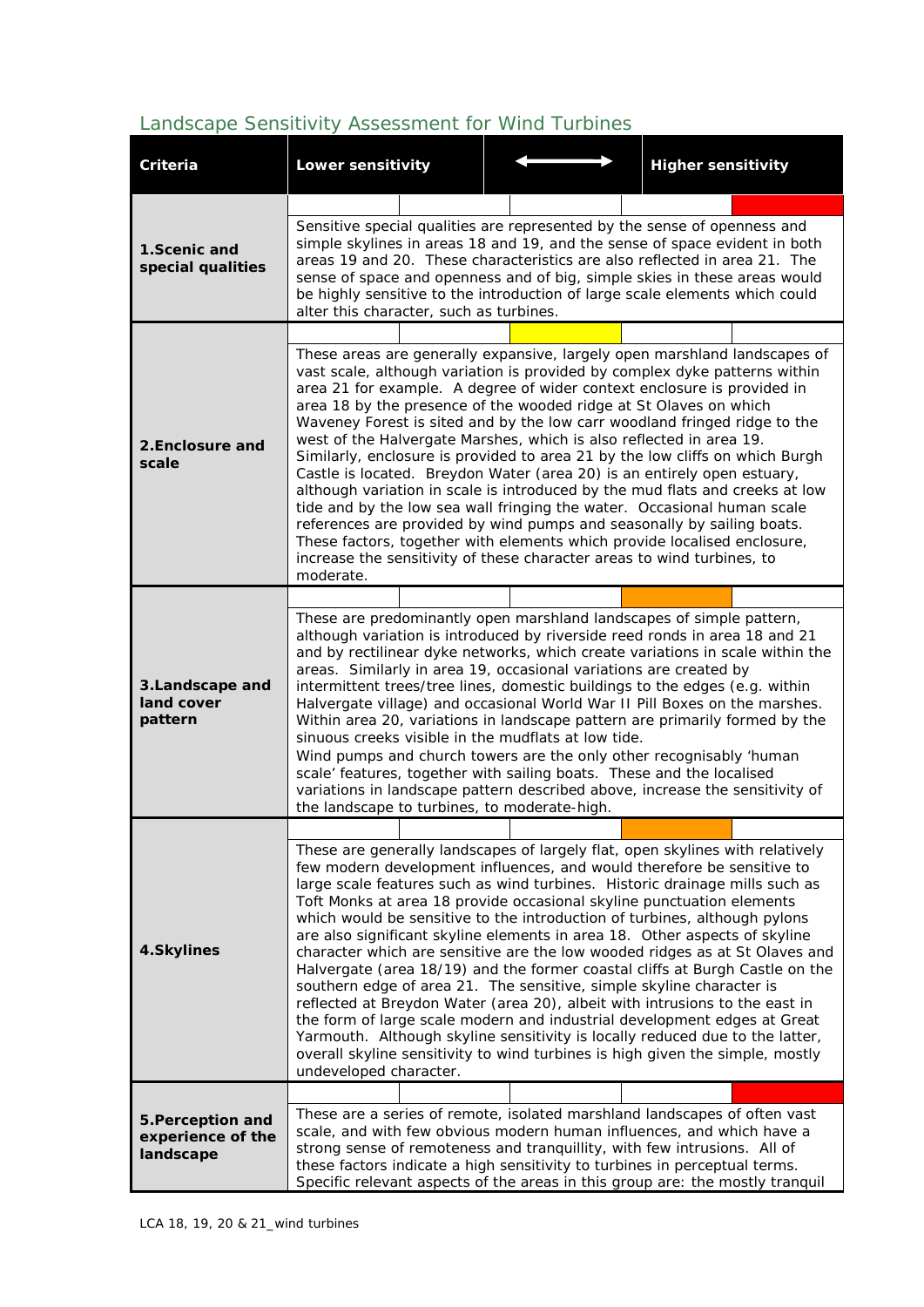|                                                                                                | character of area 18, albeit with localised intrusions created by adjacent<br>developments outside the Broads and by the influences of St Olaves Marina<br>and the large number of pylons crossing the area. Area 19 is largely<br>isolated with only movement and aural effects from the A47 and the railway<br>line affecting tranquillity. The greatest level of intrusion is provided by the<br>settlement edge and A47 at Great Yarmouth on the eastern edge of<br>Breydon Water (area 20) and area 21, indicating slightly lower landscape<br>sensitivity, although this is localised. Given the general level of remoteness<br>and isolation, this area group would be highly sensitivity to wind turbines in<br>perceptual terms.                                                                                                                                                                                                                                                                                                                                                                                                                                                                                                                                                                                                                                                      |        |                                                  |        |  |
|------------------------------------------------------------------------------------------------|------------------------------------------------------------------------------------------------------------------------------------------------------------------------------------------------------------------------------------------------------------------------------------------------------------------------------------------------------------------------------------------------------------------------------------------------------------------------------------------------------------------------------------------------------------------------------------------------------------------------------------------------------------------------------------------------------------------------------------------------------------------------------------------------------------------------------------------------------------------------------------------------------------------------------------------------------------------------------------------------------------------------------------------------------------------------------------------------------------------------------------------------------------------------------------------------------------------------------------------------------------------------------------------------------------------------------------------------------------------------------------------------|--------|--------------------------------------------------|--------|--|
| 6.Historic<br>landscape<br>character                                                           | Historic drainage mills such as at Toft Monks (area 18) are sensitive to wind<br>turbine development, due to the potential effect they would have on one's<br>ability to appreciate such elements. This also applies to features such as<br>Burgh Castle on the ridge which overlooks areas 18, 20 and 21. Areas of<br>boundary loss associated with the A47 in areas 19 and 21 reduce historic<br>landscape sensitivity, although Breydon Water is an important and ancient<br>relic of a formerly much more expansive coastal landscape, and is therefore<br>sensitive for this reason. Taking all the above into account, sensitivity to<br>turbines in historic terms is judged to be moderate-high.                                                                                                                                                                                                                                                                                                                                                                                                                                                                                                                                                                                                                                                                                       |        |                                                  |        |  |
| 7.Visual<br>sensitivities and<br>intervisibility<br>with areas<br>outside the<br><b>Broads</b> | These predominantly exposed, open marshland landscapes have<br>exceptionally high levels of intervisibility with adjacent landscapes within<br>and outside the Broads. This open visual character means that the<br>landscape character group would be highly sensitive to turbines in visual<br>terms. Areas 19 and 20 in particular also have intervisibility with existing<br>wind farms such as Scroby Sands (off shore) and such features often<br>appear prominent in the landscape.<br>Within area 18, wider views are truncated by the Waveney Forest, which<br>lies on the edge of the adjacent Great Yarmouth/Waveney character area<br>A1: Waveney Rural Wooded Valley. Area 19 has high levels of intervisibility<br>with adjacent marshland character areas in the Broads, as far as Breydon<br>Water to the east and to the edge of Great Yarmouth, beyond the Executive<br>Area. The low ridge to the west of area 19 (within Broadland District) is<br>visually prominent and important in containing views in a westerly direction.<br>The Burgh Castle ridge within Great Yarmouth character area G4 is<br>significant in providing visual containment to parts of areas 20 and 21, with<br>Burgh Castle a visually sensitive historic feature. Taking the above into<br>account, the areas have a high sensitivity to turbines due to their often<br>open visual character. |        |                                                  |        |  |
| <b>Discussion on</b><br>landscape<br>sensitivity                                               | Overall landscape sensitivity of this area grouping to wind turbines is high.<br>This is due to the representation of sensitive special qualities such as the<br>sense of openness/wide open landscapes, simple skylines and big skies, the<br>sense of which would be vulnerable to wind turbines. Other factors<br>important to this sensitivity judgement are the open visual character and<br>level of intervisibility with adjacent landscapes in the Broads, and the<br>largely tranquil perceptual character, which would again be vulnerable to<br>turbines.<br>This judgement also applies to large infrastructure for off shore wind farm<br>schemes, such as pylons.                                                                                                                                                                                                                                                                                                                                                                                                                                                                                                                                                                                                                                                                                                                |        |                                                  |        |  |
| Sensitivity to<br>different turbine<br>heights                                                 | Land within the character areas<br>Small (0-20m)                                                                                                                                                                                                                                                                                                                                                                                                                                                                                                                                                                                                                                                                                                                                                                                                                                                                                                                                                                                                                                                                                                                                                                                                                                                                                                                                               | $M-H$  | Land outside the Executive Area<br>Small (0-20m) | $M-H$  |  |
|                                                                                                | Medium (20-50m)<br>Large (50-70m)                                                                                                                                                                                                                                                                                                                                                                                                                                                                                                                                                                                                                                                                                                                                                                                                                                                                                                                                                                                                                                                                                                                                                                                                                                                                                                                                                              | н<br>н | Medium (20-50m)<br>Large (50-70m)                | н<br>н |  |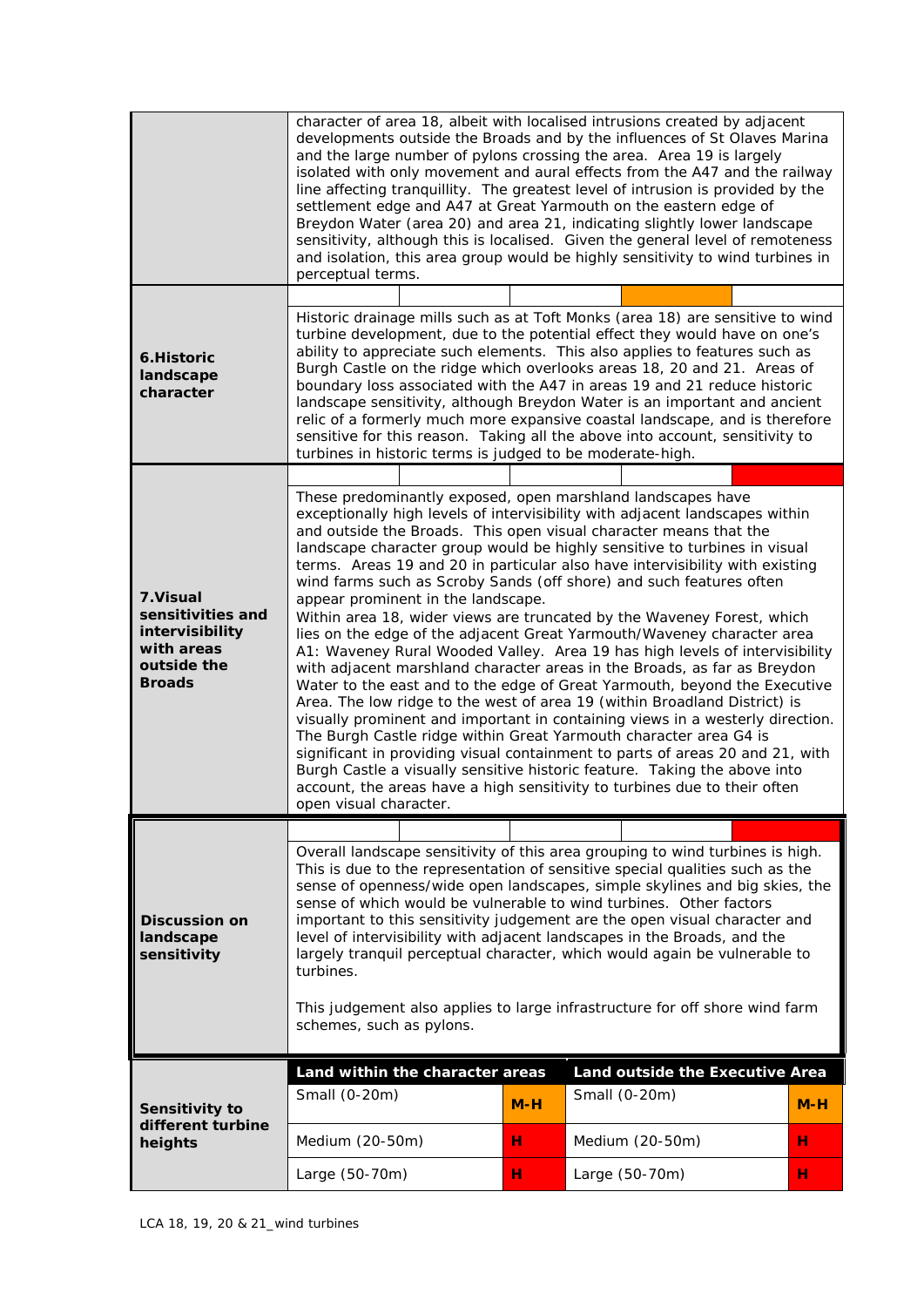|                                                  | Very large (70m+)                                                                                                                                                                                                                                                                                                                                                                                                                                                                                                                                                                                                                                                                                                                                                                                                                                                                                                                                                              | н.                                                                                                                                                                                                                        | Very large $(70m+)$             | н   |  |  |
|--------------------------------------------------|--------------------------------------------------------------------------------------------------------------------------------------------------------------------------------------------------------------------------------------------------------------------------------------------------------------------------------------------------------------------------------------------------------------------------------------------------------------------------------------------------------------------------------------------------------------------------------------------------------------------------------------------------------------------------------------------------------------------------------------------------------------------------------------------------------------------------------------------------------------------------------------------------------------------------------------------------------------------------------|---------------------------------------------------------------------------------------------------------------------------------------------------------------------------------------------------------------------------|---------------------------------|-----|--|--|
|                                                  | Commentary:<br>Turbines within the smallest typology (0-20m) would respond more closely<br>to existing vertical scale elements within the landscape, such as church<br>towers and historic wind pumps, resulting in a slightly lower landscape<br>sensitivity rating. However, all larger turbine typologies could appear<br>visually dominant in these simple landscapes, hence the high sensitivity<br>rating.                                                                                                                                                                                                                                                                                                                                                                                                                                                                                                                                                               |                                                                                                                                                                                                                           |                                 |     |  |  |
|                                                  | Landscapes outside the Executive Area<br>Relevant character areas and sensitivities are:<br>Great Yarmouth/Waveney character area A1: Waveney Rural Wooded<br>Valley: Fieldwork has confirmed the low wooded ridge at Waveney Forest to<br>be visually important/sensitive in relation to the Broads.                                                                                                                                                                                                                                                                                                                                                                                                                                                                                                                                                                                                                                                                          |                                                                                                                                                                                                                           |                                 |     |  |  |
|                                                  | Great Yarmouth character area G4: Hobland Estate Farmland. Fieldwork<br>confirms the prominent ridge on which Burgh Castle is sited to be sensitive<br>in relation to the Broads.                                                                                                                                                                                                                                                                                                                                                                                                                                                                                                                                                                                                                                                                                                                                                                                              |                                                                                                                                                                                                                           |                                 |     |  |  |
|                                                  | relation to the Broads.                                                                                                                                                                                                                                                                                                                                                                                                                                                                                                                                                                                                                                                                                                                                                                                                                                                                                                                                                        | Broadland District character area F2: South Walsham to Reedham Marshes<br>Fringe: Survey has confirmed the low ridge to the west of Halvergate<br>Marshes and on which Halvergate Village is sited, as being sensitive in |                                 |     |  |  |
|                                                  | Given the prominence of these topographic features in relation to the<br>marshland landscapes of these parts of the Broads, landscape sensitivity to<br>turbines is the same as for the areas in the Broads as set out above.                                                                                                                                                                                                                                                                                                                                                                                                                                                                                                                                                                                                                                                                                                                                                  |                                                                                                                                                                                                                           |                                 |     |  |  |
|                                                  | Land within the character areas                                                                                                                                                                                                                                                                                                                                                                                                                                                                                                                                                                                                                                                                                                                                                                                                                                                                                                                                                |                                                                                                                                                                                                                           | Land outside the Executive Area |     |  |  |
| Commentary on<br>different cluster<br>sizes      | Single turbine                                                                                                                                                                                                                                                                                                                                                                                                                                                                                                                                                                                                                                                                                                                                                                                                                                                                                                                                                                 | $M-H$                                                                                                                                                                                                                     | Single turbine                  | M-H |  |  |
| Single turbine                                   | <5 turbines                                                                                                                                                                                                                                                                                                                                                                                                                                                                                                                                                                                                                                                                                                                                                                                                                                                                                                                                                                    | н                                                                                                                                                                                                                         | $<$ 5 turbines                  | н   |  |  |
| <b>Small clusters</b><br>( <sub>5</sub> turbins) | 6-10 turbines                                                                                                                                                                                                                                                                                                                                                                                                                                                                                                                                                                                                                                                                                                                                                                                                                                                                                                                                                                  | н                                                                                                                                                                                                                         | 6-10 turbines                   | н   |  |  |
| <b>Medium (6-10)</b><br>Large (11-25)            | 11-25 turbines                                                                                                                                                                                                                                                                                                                                                                                                                                                                                                                                                                                                                                                                                                                                                                                                                                                                                                                                                                 | н                                                                                                                                                                                                                         | 11-25 turbines                  | н   |  |  |
| Very large (>26)                                 | >26 turbines                                                                                                                                                                                                                                                                                                                                                                                                                                                                                                                                                                                                                                                                                                                                                                                                                                                                                                                                                                   | н                                                                                                                                                                                                                         | >26 turbines                    | н   |  |  |
|                                                  | Commentary:<br>Single turbines would respond more closely to existing vertical scale<br>elements within the landscape, such as church towers and historic wind<br>pumps, resulting in a slightly lower landscape sensitivity rating. However,<br>all multiple turbine clusters could appear visually dominant in these simple<br>landscapes and skylines, hence the high sensitivity rating.<br>Landscapes outside the Executive Area<br>Relevant landscape character areas and sensitivities are:<br>Great Yarmouth/Waveney character area A1: Waveney Rural Wooded<br>Valley: Fieldwork has confirmed the low wooded ridge at Waveney Forest to<br>be visually important/sensitive in relation to the Broads.<br>Great Yarmouth character area G4: Hobland Estate Farmland. Fieldwork<br>confirms the prominent ridge on which Burgh Castle is sited to be sensitive<br>in relation to the Broads.<br>Broadland District character area F2: South Walsham to Reedham Marshes |                                                                                                                                                                                                                           |                                 |     |  |  |
|                                                  | Fringe: Survey has confirmed the low ridge to the west of Halvergate<br>Marshes and on which Halvergate Village is sited, as being sensitive in                                                                                                                                                                                                                                                                                                                                                                                                                                                                                                                                                                                                                                                                                                                                                                                                                                |                                                                                                                                                                                                                           |                                 |     |  |  |